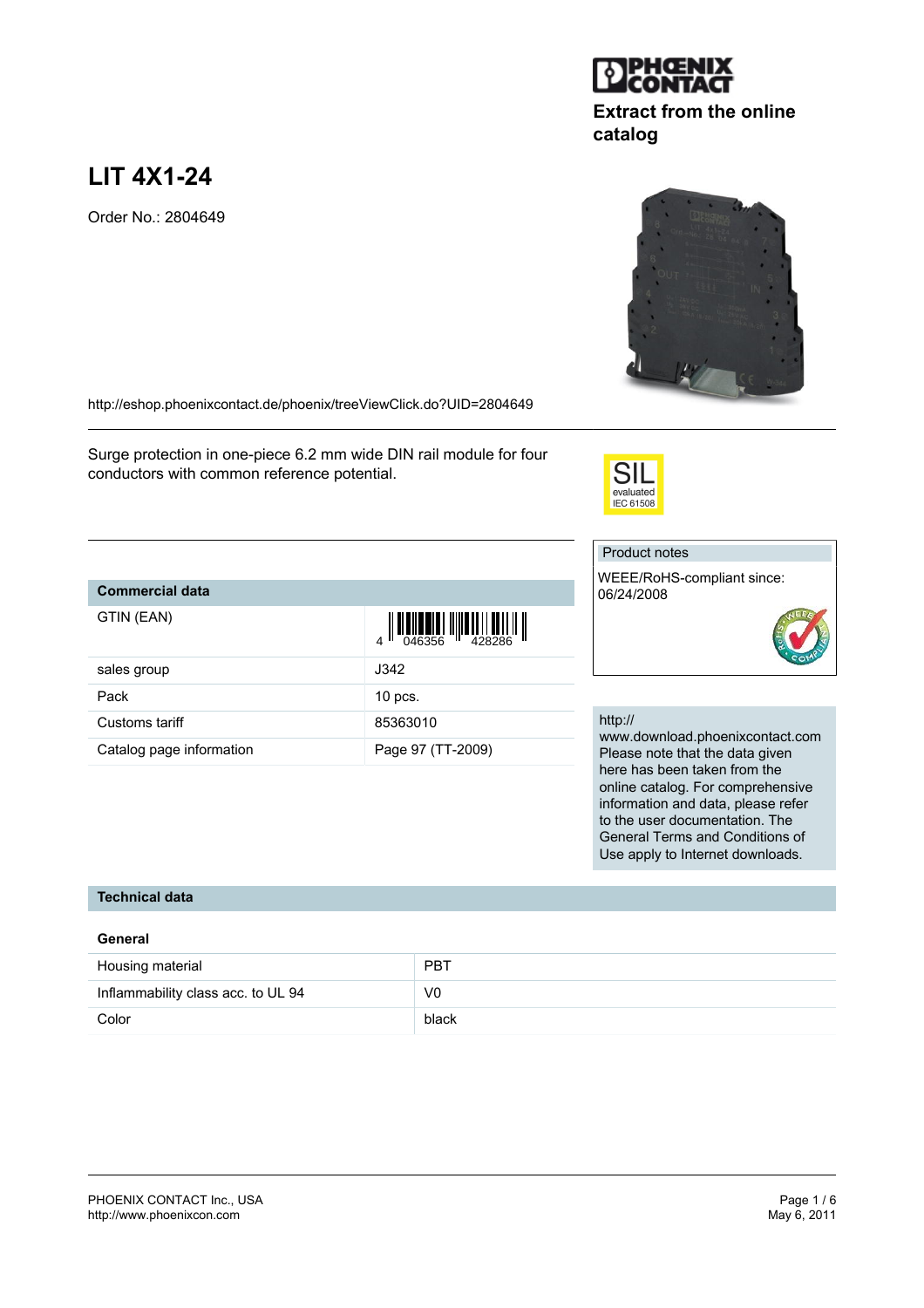# LIT 4X1-24 Order No.: 2804649 <http://eshop.phoenixcontact.de/phoenix/treeViewClick.do?UID=2804649>

| Standards for air and creepage distances | IEC 60664-1                      |
|------------------------------------------|----------------------------------|
| Total surge current $(8/20)$ µs          | 20 kA                            |
| Total surge current (10/350) µs          | 2 kA                             |
| Ambient temperature (operation)          | $-40 °C$ 80 °C                   |
| Ambient temperature (storage/transport)  | $-40 °C  80 °C$                  |
| Mounting type                            | DIN rail: 35 mm                  |
|                                          |                                  |
| Design                                   | Rail-mountable module, one-piece |
| Degree of protection                     | <b>IP20</b>                      |
| Direction of action                      | Line-Earth Ground                |
| Width                                    | $6.20$ mm                        |
| Height                                   | 102.50 mm                        |

#### **Protective circuit**

| IEC category                                                         | C <sub>1</sub>  |
|----------------------------------------------------------------------|-----------------|
|                                                                      | C <sub>2</sub>  |
|                                                                      | C <sub>3</sub>  |
|                                                                      | D <sub>1</sub>  |
| Nominal voltage U <sub>N</sub>                                       | 24 V DC         |
| Maximum continuous operating voltage U <sub>c</sub>                  | 25 V AC         |
|                                                                      | 36 V DC         |
| Nominal current $I_N$                                                | 350 mA (40°C)   |
| Operating effective current I <sub>c</sub> at U <sub>c</sub>         | $\leq 2 \mu A$  |
| Ground conductor current I <sub>PE</sub>                             | $\leq 8 \mu A$  |
| Nominal discharge surge current $I_n$ (8/20) $\mu$ s<br>(Core-Earth) | 5 kA            |
|                                                                      | 20 kA ((Total)) |
| Total surge current (8/20) µs                                        | 20 kA           |
| Max. discharge surge current Imax (8/20) µs<br>maximum (Core-Earth)  | 10 kA           |
|                                                                      | 20 kA ((Total)) |
| Nominal pulse current Ian (10/1000) µs (Core-<br>Earth)              | 50 A            |
|                                                                      | 200 A ((Total)) |
| Lightning test current (10/350) $\mu$ s, peak value $I_{imp}$        | 500 A           |
| Output voltage limitation at 1 kV/us (Core-Earth)<br>spike           | < 60 V          |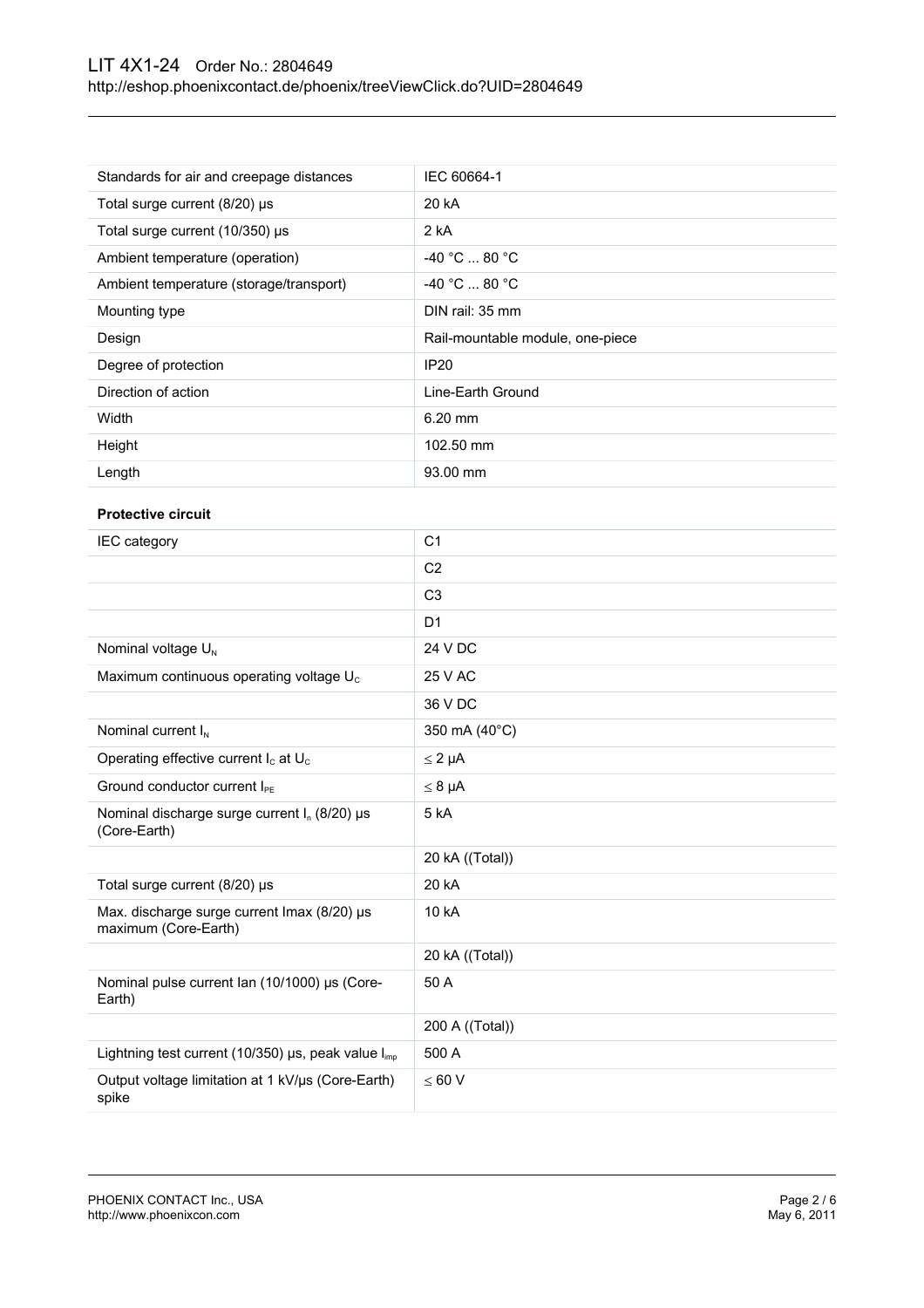# LIT 4X1-24 Order No.: 2804649 <http://eshop.phoenixcontact.de/phoenix/treeViewClick.do?UID=2804649>

| Residual voltage at I <sub>n</sub> , (conductor-ground)                         | < 50 V                           |
|---------------------------------------------------------------------------------|----------------------------------|
| Residual voltage with Ian (10/1000)µs (conductor-<br>ground)                    | $\leq 60$ V                      |
| Protection level U <sub>P</sub> (Core-Earth)                                    | $\leq 60$ V (C1 - 500 V / 250 A) |
|                                                                                 | $\leq$ 95 V (C2 - 10 kV / 5 kA)  |
|                                                                                 | $\leq 60$ V (C3 - 10 A)          |
| Response time tA (Core-Earth)                                                   | $< 1$ ns                         |
| Input attenuation aE, asym.                                                     | Typ. 0.3 dB (1 MHz / 50 Ω)       |
|                                                                                 | Typ. 0.2 dB (350 kHz / 150 Ω)    |
| Cut-off frequency fg (3 dB), asym. (PE) in 50 Ohm<br>system                     | Typ. 6 MHz                       |
| Cut-off frequency fg (3 dB), asym. (PE) in 150<br>Ohm system                    | Typ. 2 MHz                       |
| Capacity                                                                        | $\leq$ 1.3 nF (per channel)      |
| Resistance in series                                                            | $3.3 \Omega$ 20 %                |
| Max. required back-up fuse                                                      | 315 mA                           |
| Surge carrying capacity in acc. with IEC 61643-21<br>(Core-Earth)               | C2 (10 kV/5 kA)                  |
|                                                                                 | C3(25 A)                         |
|                                                                                 | D1 (500 A)                       |
| Alternating current carrying capacity in acc. with<br>IEC 61643-21 (Core-Earth) | $5A-1s$                          |
| <b>Connection data</b>                                                          |                                  |

| Connection method                      | Screw connection      |
|----------------------------------------|-----------------------|
| Connection type IN                     | Screw terminal blocks |
| Connection type OUT                    | Screw terminal blocks |
| Screw thread                           | MЗ                    |
| Conductor cross section stranded min.  | $0.2 \text{ mm}^2$    |
| Conductor cross section stranded max.  | $2.5$ mm <sup>2</sup> |
| Conductor cross section solid min.     | $0.14 \text{ mm}^2$   |
| Conductor cross section solid max.     | $2.5$ mm <sup>2</sup> |
| Conductor cross section AWG/kcmil min. | 26                    |
| Conductor cross section AWG/kcmil max  | 12                    |
|                                        |                       |

# **Connection, equipotential bonding**

| Connection method | DIN rail NS35 |
|-------------------|---------------|
|                   |               |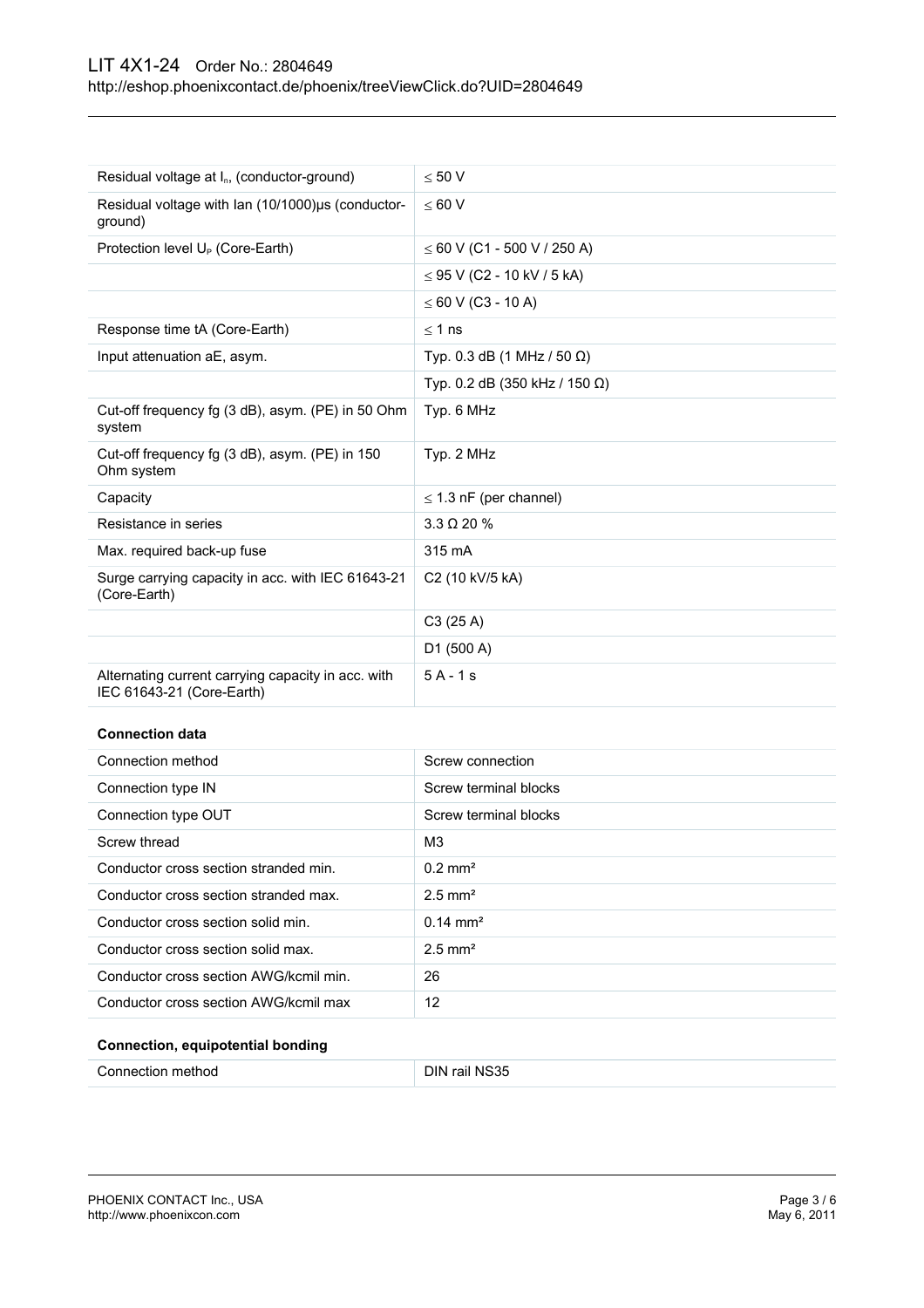| <b>Connection, protective circuit</b> |                    |                                                                                                                                                          |
|---------------------------------------|--------------------|----------------------------------------------------------------------------------------------------------------------------------------------------------|
| Standards/regulations                 |                    | IEC 61643-21                                                                                                                                             |
|                                       |                    | DIN EN 61643-21                                                                                                                                          |
|                                       |                    |                                                                                                                                                          |
| <b>Certificates / Approvals</b>       |                    |                                                                                                                                                          |
|                                       |                    |                                                                                                                                                          |
|                                       |                    |                                                                                                                                                          |
| <b>UL</b>                             |                    |                                                                                                                                                          |
| Certification                         |                    | <b>UL Listed</b>                                                                                                                                         |
|                                       |                    |                                                                                                                                                          |
|                                       |                    |                                                                                                                                                          |
| <b>Accessories</b>                    |                    |                                                                                                                                                          |
|                                       |                    |                                                                                                                                                          |
| Item                                  | Designation        | Description                                                                                                                                              |
|                                       |                    |                                                                                                                                                          |
| <b>Marking</b>                        |                    |                                                                                                                                                          |
| 0818085                               | UC-TM <sub>6</sub> | UniCard materials for labeling terminal blocks with a marker<br>groove, 80-section, can be labeled with BLUEMARK X1 and CMS-<br>P1-PLOTTER, color: white |
| 0818344                               | <b>UC-TM 6 BU</b>  | UniCard materials for labeling terminal blocks with a marker                                                                                             |
|                                       |                    | groove, 80-section, can be labeled with BLUEMARK X1 and CMS-<br>P1-PLOTTER, color: blue                                                                  |
| 0818360                               | UC-TM 6 GN         | UniCard materials for labeling terminal blocks with a marker                                                                                             |
|                                       |                    | groove, 80-section, can be labeled with BLUEMARK X1 and CMS-<br>P1-PLOTTER, color: green                                                                 |
| 0818328                               | UC-TM 6 OG         | UniCard materials for labeling terminal blocks with a marker                                                                                             |
|                                       |                    | groove, 80-section, can be labeled with BLUEMARK X1 and CMS-<br>P1-PLOTTER, color: orange                                                                |
| 0818357                               | UC-TM 6 RD         | UniCard materials for labeling terminal blocks with a marker<br>groove, 80-section, can be labeled with BLUEMARK X1 and CMS-                             |
|                                       |                    | P1-PLOTTER, color: red                                                                                                                                   |
| 0818331                               | <b>UC-TM 6 YE</b>  | UniCard materials for labeling terminal blocks with a marker                                                                                             |
|                                       |                    | groove, 80-section, can be labeled with BLUEMARK X1 and CMS-<br>P1-PLOTTER, color: yellow                                                                |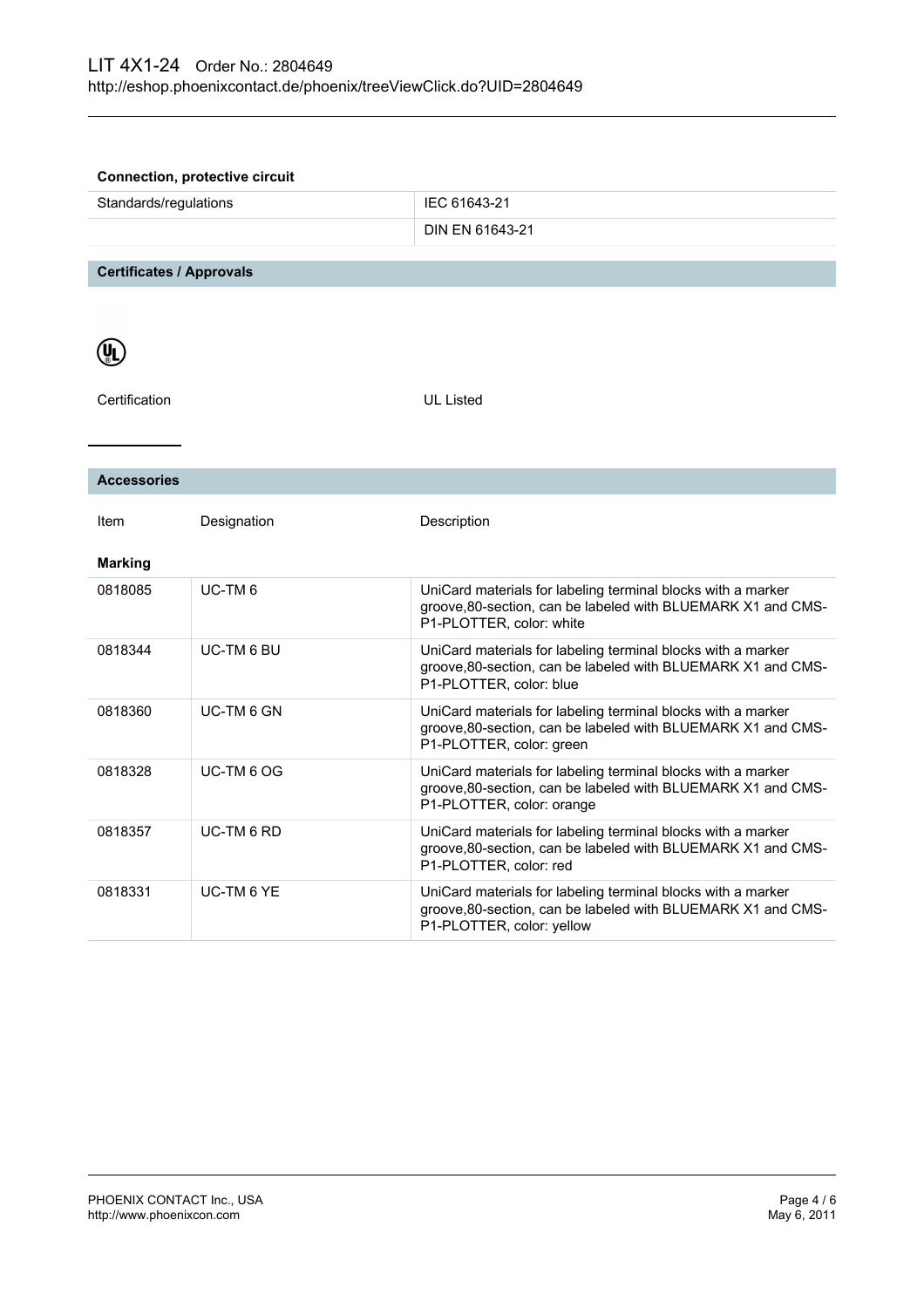# **Diagrams/Drawings**

### Application drawing



#### Dimensioned drawing



Circuit diagram